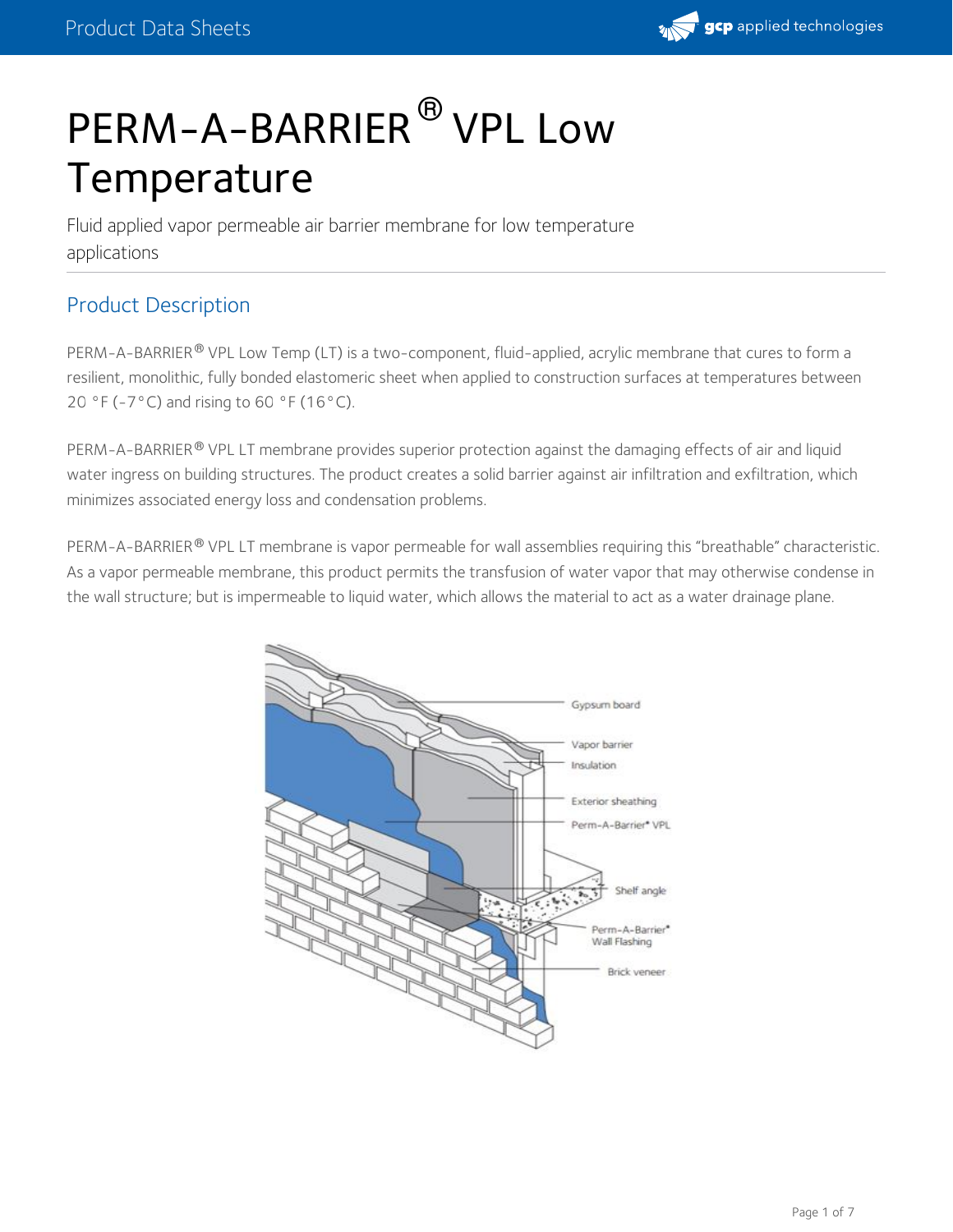

## Product Advantages

- Fire resistant meets NFPA 285 as part of various wall assemblies with foam plastic insulation
- Plasticizer, Phthalate and Halogen-free safe and environmentally-friendly
- Air tight protects against air passage and associated energy losses. Meets new ASTM E2357 standard as required by IECC 2012
- Vapor permeable prevents moisture from being trapped in the wall cavity by allowing walls the ability to dry
- Low Temperature can be applied at temperatures as low as  $20^{\circ}F(-7^{\circ}C)$
- Fully bonded transmits wind loads directly to the substrate
- Seamless continuous membrane integrity with no laps
- Damp surface tolerant can be applied to damp-to-touch surfaces
- **Strong adhesion** to common construction substrates such as wood, block, concrete, OSB, gypsum sheathing and metal
- Compatible with PERM-A-BARRIER® Flashing Systems

## Principal Applications

Vapor permeable air barrier for new and remedial commercial and residential applications where application temperatures are between 20 °F (-7 °C) and 60 °F (16 °C):

- Concrete block walls with brick veneer or pre-formed cladding panels
- Steel or wood stud walls with exterior gypsum sheathing, brick veneer or pre-formed panels, plywood and OSB

## System Components

- PERM-A-BARRIER® VPL LT Part A Same material as PERM-A-BARRIER® VPL, acrylic-based air barrier material for vertical applications
- **PERM-A-BARRIER® VPL LT Part B** flammable, solvent component that is mixed with PERM-A-BARRIER® VPL LT Part A for low temperature applications
- S100 [Sealant](https://gcpat.com/solutions/products/perm-a-barrier-air-barrier-system/perm-a-barrier-s100-sealant) one part neutral curing, ultra low modulus silicone sealant for detailing and joint treatments
- $\bullet$  [BITUTHENE](https://gcpat.com/solutions/products/bituthene-post-applied-waterproofing/bituthene-liquid-membrane)<sup>®</sup> Liquid Membrane for details and terminations
- [PERM-A-BARRIER](https://gcpat.com/solutions/products/perm-a-barrier-air-barrier-system/perm-a-barrier-wall-flashing) Wall Flashing heavy duty fully-adhered membrane for through-wall flashing detailing **®**
- **[PERM-A-BARRIER](https://gcpat.com/solutions/products/perm-a-barrier-air-barrier-system/perm-a-barrier-detail-membrane)® Detail Membrane flexible, fully-adhered membrane for detail flashing areas**
- **[PERM-A-BARRIER](https://gcpat.com/solutions/products/perm-a-barrier-air-barrier-system/perm-a-barrier-aluminum-flashing)<sup>®</sup> Aluminum Flashing -** flexible, aluminum faced, fully-adhered membrane for detail flashing areas

#### Installation

#### Safety

PERM-A-BARRIER® VPL LT membrane is a two-component product consisting of PERM-A-BARRIER® VPL LT Part A and PERM-A-BARRIER® VPL LT Part B, which is a flammable, solvent-based material. The Volatile Organic Compound (VOC) content of the mixed product as applied, is equal to 71.1 g/L.

Refer to product label and Safety Data Sheet before use. All users should acquaint themselves with this information prior to working with the material. Carefully read detailed precaution statements on the product labels and SDS before use.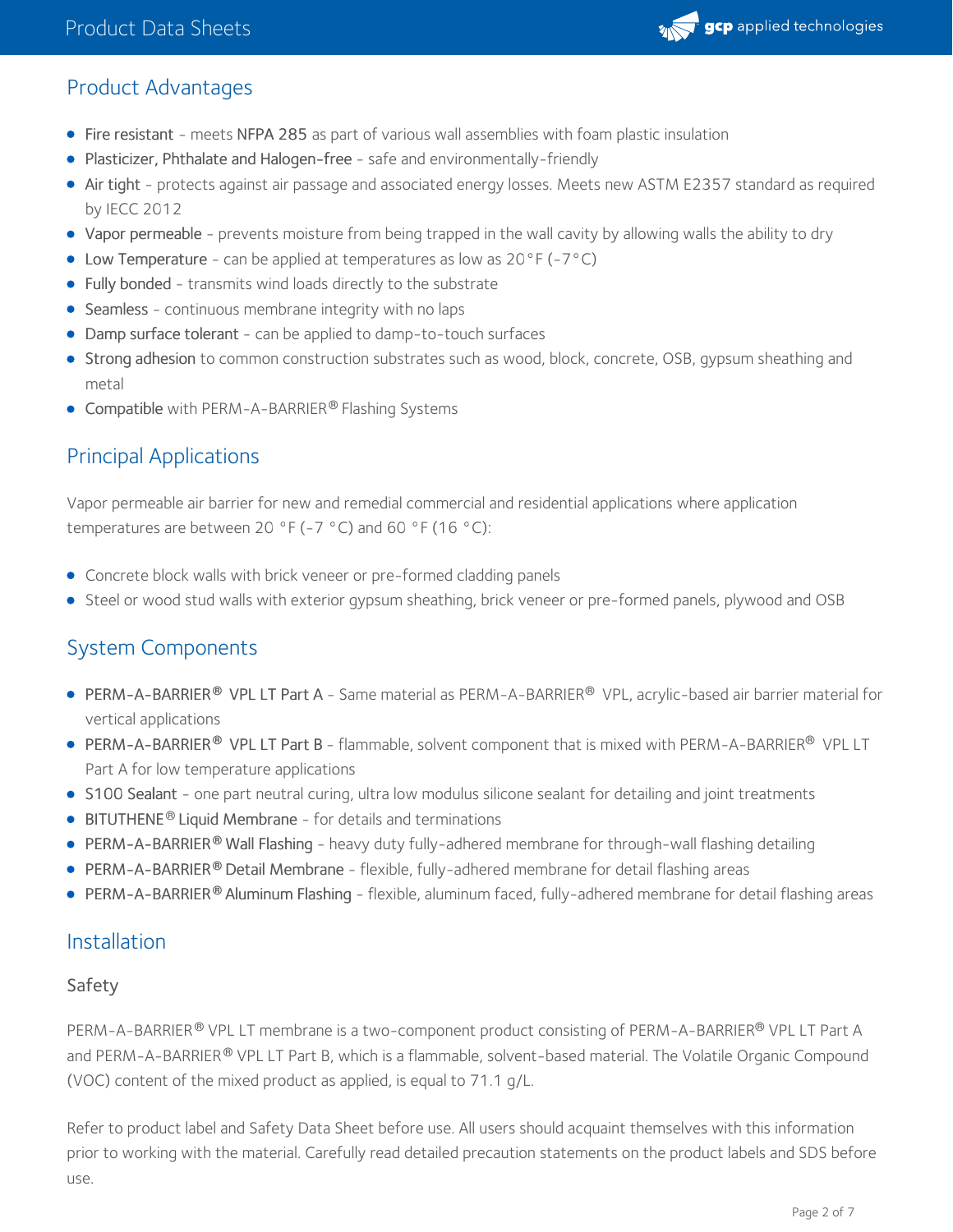

SDSs can be obtained from our web site at gcpat.com or by contacting us toll free at 866-333-3SBM (3726).

#### Surface Preparation

All surfaces must be sound and free from spalled areas, loose aggregate, loose nails or screws, sharp protrusions or other matter that will hinder the adhesion or regularity of the membrane installation. The surface must also be free from frost, dirt, grease, oil or other contaminants. Clean loose dust and dirt from the surface by brushing or wiping with a clean, dry cloth.

#### Concrete and Other Monolithic Cementitious Surfaces

Surface irregularities greater than 1/4 in. (6 mm) across and/or 1/8 in. (3 mm) in depth should be pre-treated with BITUTHENE®Liquid Membrane or repaired with a lean mortar mix or nonshrinking grout. Remove concrete form lines and any high spots greater than 1/8 in. (3 mm) in height to ensure uniform surface. On highly dusty or porous substrates it may be necessary to apply a scratch coat of PERM-A-BARRIER® VPL membrane prior to spraying to full thickness.

PERM-A-BARRIER® VPL membrane may be applied to green (minimum 3 day cure time) concrete or over damp totouch surfaces Remove any visible water prior to application.

#### Concrete Masonry Units (CMU)

The CMU surface should be smooth and free from projections. Strike all mortar joints full and flush to the face of the concrete block. Fill all voids and holes, particularly at the mortar joints, with a lean mortar mix or nonshrinking grout. Alternatively, a parge coat (typically one part cement to three parts sand) may be used over the entire surface.

#### Exterior Sheathing Panels

PERM-A-BARRIER® VPL LT membrane may be applied directly to exterior sheathing panels such as exterior drywall, plywood and oriented strand board (OSB) and glass faced wall boards. To avoid deflection at the panel joints, fasten corners and edges with appropriate screws. Fasteners should be driven flush with the panel surface (not counter sunk) and into the framing system in accordance with the manufacturers recommendations. Completely fill the sheathing joint with S100 Sealant. Then install a scratch coat (approx. 15-30 mils) of the sealant with a margin trowel or similar onto the face of the sheathing approximately 1 in. (25 mm) on each side of the sheathing joint, ensuring the edges are tapered to prevent shadowing of the spray application. Once the sealant is tack free, the PERM-A-BARRIER® VPL LT membrane may be applied.

#### **Detailing**

Detailing should be completed prior to applying the full coverage of PERM-A-BARRIER® VPL LT membrane. The field application should completely cover the detail areas to provide a continuous membrane.

For a complete description and instructions on individual details, consult the separate detail sheets found on our web site at gcpat.com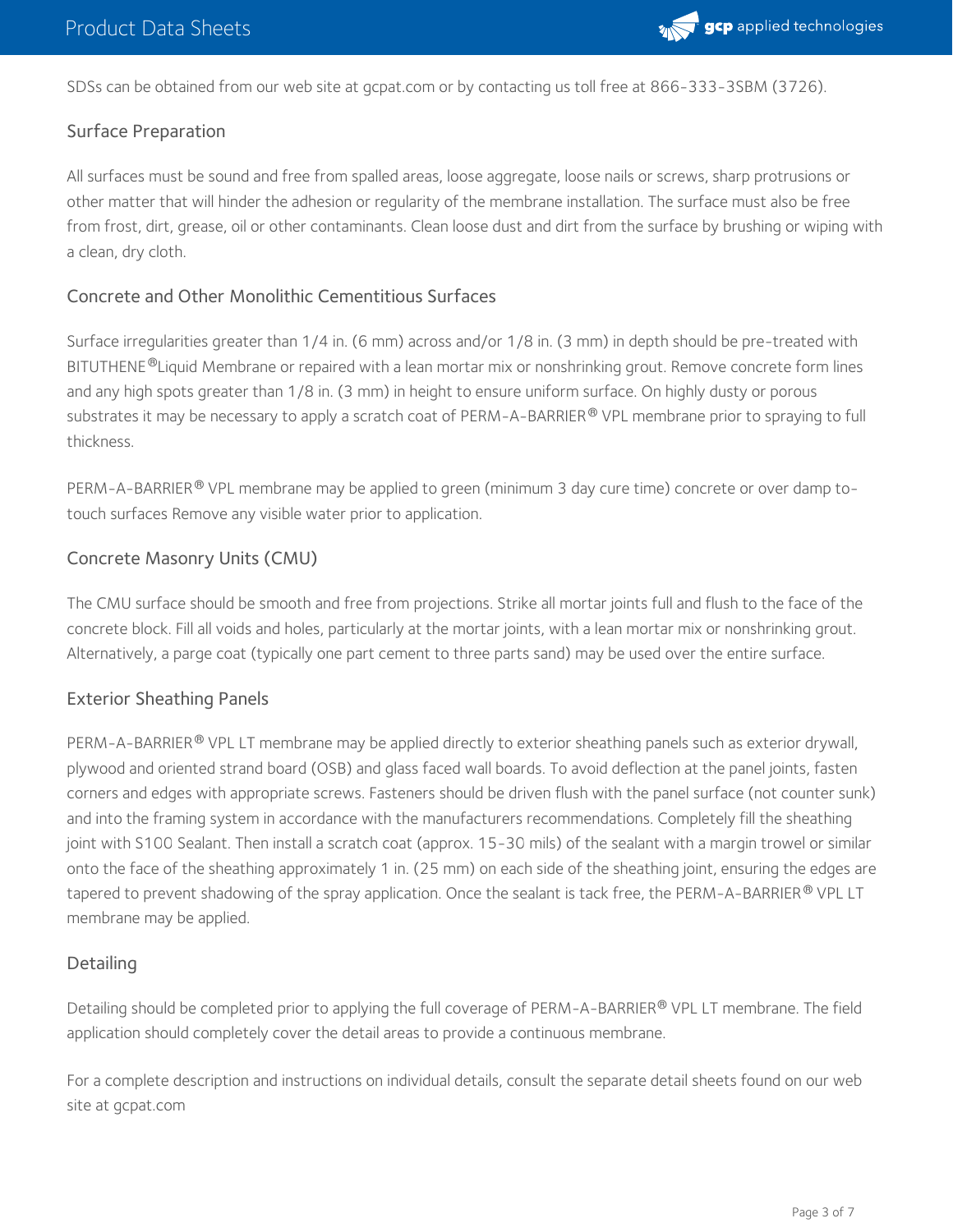

Transitions to beams, columns, window and door frames, etc. should be made with a strip of PERM-A-BARRIER® Detail Membrane, PERM-A-BARRIER® Aluminum Flashing or PERM-A-BARRIER® Wall Flashing product. Only PERM-A-BARRIER ® Wall Flashing membrane can be used for through wall flashing applications or under masonry units. Optimum adhesion will be achieved when the membrane or flashing is lapped onto the cured PERM-A-BARRIER ® VPL LT product. As soon as the product is cured (approximately 24 hrs after application at 50% R.H, 32 °F), it is ready to accept selfadhered membranes or flashings.

A minimum 6 in. (150 mm) wide strip of PERM-A-BARRIER® Detail Membrane, PERM-A-BARRIER® Aluminum Flashing or PERM-A-BARRIER® Wall Flashing product should be installed and centered over all outside corners ensuring that all horizontal laps shed water.

Installation of the self-adhered flashing at corners may be installed prior to the PERM-A-BARRIER® VPL LT application in accordance with the applicable data sheet and installation instructions or after the <code>PERM-A-BARRIER®</code> VPL LT product has cured. Avoid installing S100 Sealant under self-adhered flashing. Best practice would be to install corner flashing prior to detailing exterior sheathing joints with S100 Sealant.

Any gaps around penetrations should be grouted solid or caulked with BITUTHENE®Liquid Membrane or a polyurethane sealant prior to the PERM-A-BARRIER  $^\circ$  VPL LT application. Refer to GCP standard penetration detail for PERM-A-BARRIER ® VPL.

#### Membrane Application

PERM-A-BARRIER® VPL LT Part A (4 gallon) and PERM-A-BARRIER® VPL LT Part B (0.5 gallon) products must be mixed together prior to product application. It is recommended that the two components be mixed thoroughly for 5– 10 minutes to ensure proper dispersion. It is recommended that mixing equipment be intrinsically safe.

PERM-A-BARRIER® VPL LT product can be installed through a spray application. It is recommended that pumping equipment be intrinsically safe. It may be applied by roller, however spray application is the preferred method. If applying the product by roller, multiple material passes may be necessary to ensure that the required wet thickness is achieved.

Refer to equipment manufacturer's instructions for handling flammable and combustible materials. Follow OSHA bonding and grounding procedures for flammable and combustible materials.

Contact GCP for further details of local applicators, application techniques and spray equipment.

Application Temperature - PERM-A-BARRIER® VPL LT membrane has the ability to be sprayed or rolled at temperatures as low as 20 °F (-7 °C) provided there is no frost or condensation on the substrate. The temperature must remain above 20°F (-7 °C) until the product completely dries.

#### Thickness Control

Application thickness is controlled in vertical applications by marking the area and spot-checking the thickness with a wet film thickness gauge. Swipe marks on the surface of the PERM-A-BARRIER  $^\circ$  VPL LT membrane are acceptable as long as the minimum thickness is maintained.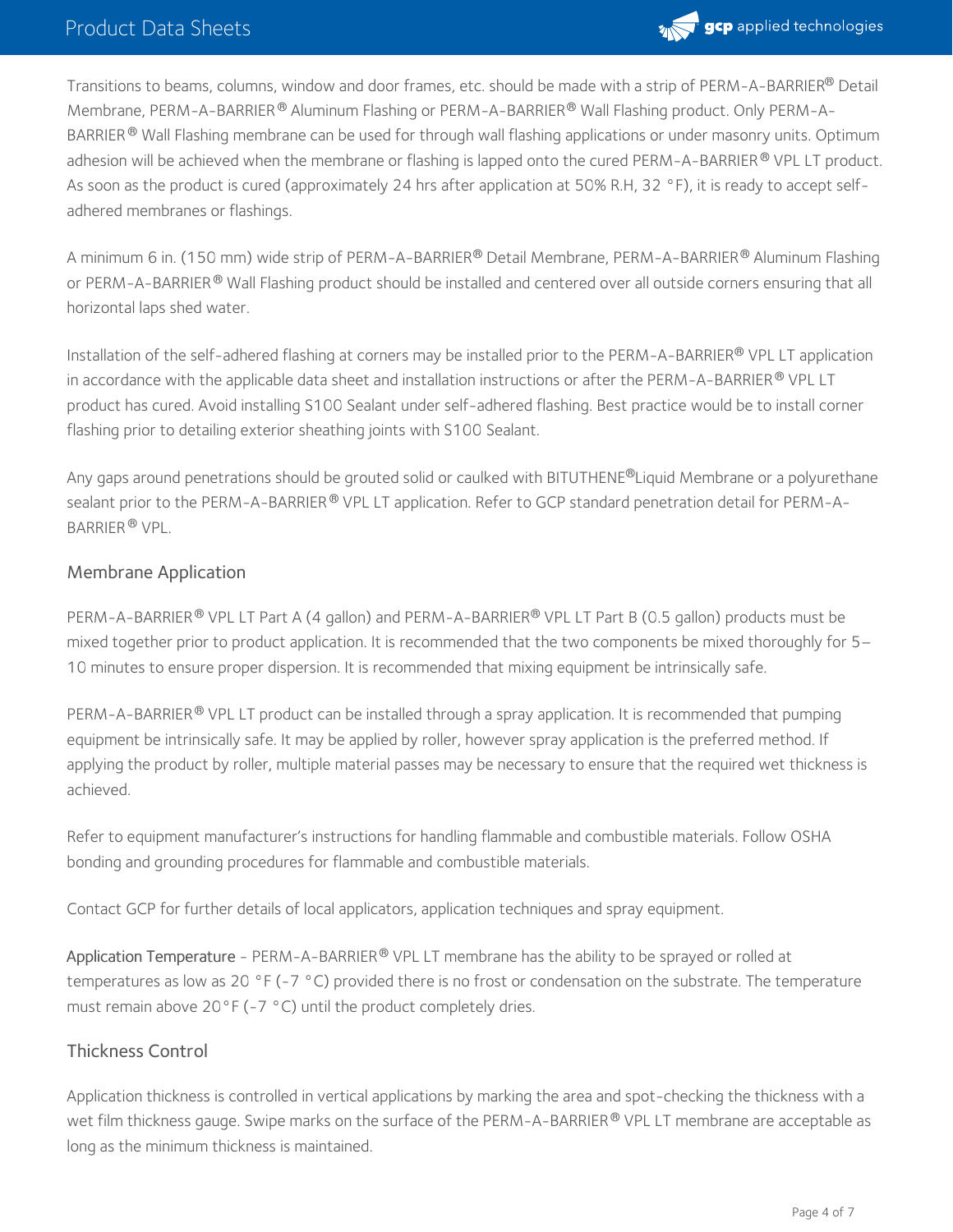#### Drying

PERM-A-BARRIER® VPL LT membrane is dry to touch and can be overcoated within 4 hours under normal conditions (50% R.H, 32 °F). The product dries through in 24 hours at normal conditions (50% R.H, 32 °F). Drying and skinning times may vary depending on temperature, humidity and surface conditions.

#### Coverage Rates

PERM-A-BARRIER® VPL LT membrane is typically applied at a minimum thickness of 44 mils wet. The theoretical coverage rate (not including waste) at a thickness of 44 mils is approximately 37 ft<sup>2</sup>/gal to reach a 25 mil dry thickness.

Coverage may vary depending on application technique and may be reduced over rough and uneven substrates. The applicator goal should be a continuous membrane at a thickness of 68 mils wet, adjust coverage rate accordingly.

#### Application of Insulation and Finishes

PERM-A-BARRIER® VPL LT product is not suitable for permanent exposure. Insulation boards may be installed after it has fully cured. If the insulation or exterior finish cannot be applied within 6 months of the PERM-A-BARRIER® VPL LT application, some form of temporary protection (such as tarpaulins) should be used to protect the product from the effects of sunlight. Installation of insulation boards can be accomplished by using compatible mechanical fasteners or, solvent free insulation adhesive.

## **Cleaning**

Tools and equipment are most effectively cleaned with using a dish soap mix of 1 oz/per gallon water.(i.e. Dawn®Ultra-2x Active Suds). This method works before material is cured. Mineral Spirits can be used on cured material on tools to remove. Flush system before its used to remove the light oil which was left from factory testing. PERM-A-BARRIER ® NPL is a water base product, so soapy water mix to prime pump is best (1-2 gallons). For short shutdown periods, material can remain in equipment and delivery lines. Material should not be left in system for any period of time if temperatures are expected to drop below 40 °F (4 °C). Normal flushing of system use soapy mix until clear/clean mix is observed (stored at 40 °F or above).

\*\* Long-term storage, after system has been cleaned with soapy water mix several options can be used. Procor Flushing Oil, Graco®- Pump Armor™, Titan™-LS-10 Liquid Shield™ Plus or Mineral Spirits can be pumped through system. Be sure to always pump soapy water mix prior to priming system with PERM-A-BARRIER® VPL LT.

## Storage and Handling

PERM-A-BARRIER® VPL LT Part A product should be stored under cover in original sealed containers above 40 °F (4 °C) and below 90 °F (35 °C). The shelf life is 9 months in unopened containers.

PERM-A-BARRIER® VPL LT Part B product should be stored under cover in original sealed containers above 20 °F (-7 °C) and below 70 °F (21 °C). The shelf life is 9 months in unopened containers.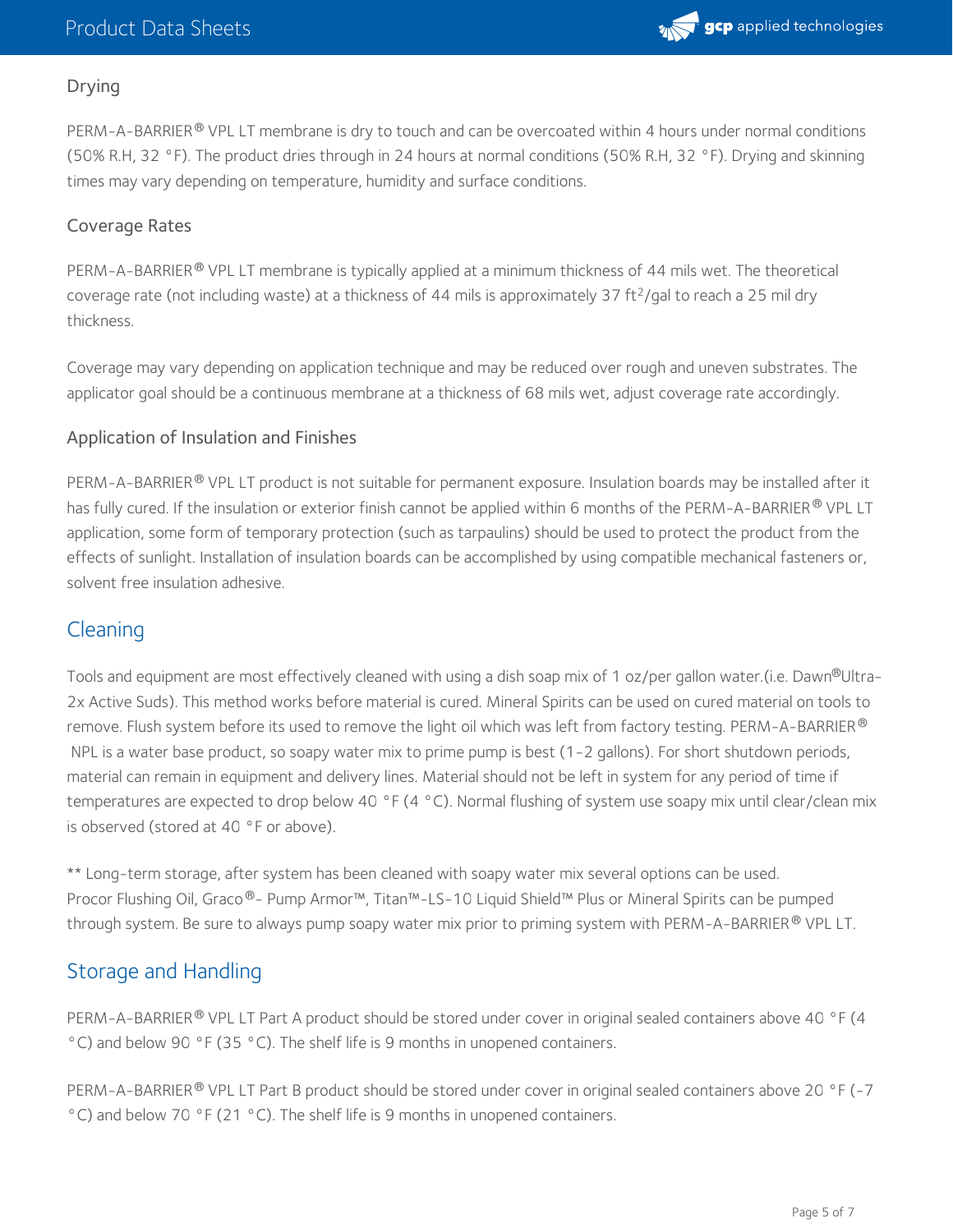

PERM-A-BARRIER® VPL LT (mixed, final product) should be stored under cover in containers above 20 °F (-7 °C) and below 70 °F (21 °C). Once PERM-A-BARRIER® VPL LT Part A and PERM-A-BARRIER® VPL LT Part B have been mixed together, the shelf life is 4 weeks and the unused mixed product must be properly disposed of after this time period.

PERM-A-BARRIER® VPL LT is always sold as a system (Part A + Part B together) as 6 gal kit. Part B alone is not available to sell.

Store opened containers with plastic protective liner covering the material.

### Limitations

PERM-A-BARRIER ® VPL LT membrane should not be used in areas where it will be permanently exposed to sunlight, weather or traffic. Maximum UV exposure period is 6 months. For indirect or intermittent UV exposure applications, refer to PERM-A-BARRIER® VPL50RS UV Stable.

Do not apply PERM-A-BARRIER® VPL LT membrane in wet weather. The product should not be applied if rain or snow is expected within 24 hrs.

PERM-A-BARRIER® VPL LT Part A product should be kept from freezing as it is subject to freezing at temperatures below 32 °F (0 °C).

Finished and exposed surfaces should be protected from overspray.

PERM-A-BARRIER® VPL LT product should be installed over S100 Sealant at exterior sheathing panel joints only.

PERM-A-BARRIER® VPL LT membrane should not be used in waterproofing applications in hydrostatic condition.

PERM-A-BARRIER® VPL LT product is not compatible with petroleum solvents, fuels and oils, materials containing creosote, pentachlorophenol or linseed oil. It has a maximum in-service temperature of 160 °F (71.1 °C).The shelf life is 9 months in unopened containers.

## Physical Properties

| <b>PROPERTY</b>                       | <b>TYPICAL VALUE</b>                        | <b>TEST METHOD</b> |
|---------------------------------------|---------------------------------------------|--------------------|
| Color                                 | Green                                       |                    |
| Thickness                             | 44Mils Wet Film<br>25 Mils Dry Film         |                    |
| Solids content by volume              | 59% (approx.)                               |                    |
| Drying time @ 50% R.H., 68°F1         | 4 hours - tack free<br>24 hours - fully dry |                    |
| Water resistance of in-place membrane | Pass                                        | ASTM E331          |
| Air permeance                         | <0.0001 cfm/ft <sup>2</sup> @ 75 Pa         | <b>ASTM E2178</b>  |
| Assembly air permeance                | Pass                                        | <b>ASTM E2357</b>  |